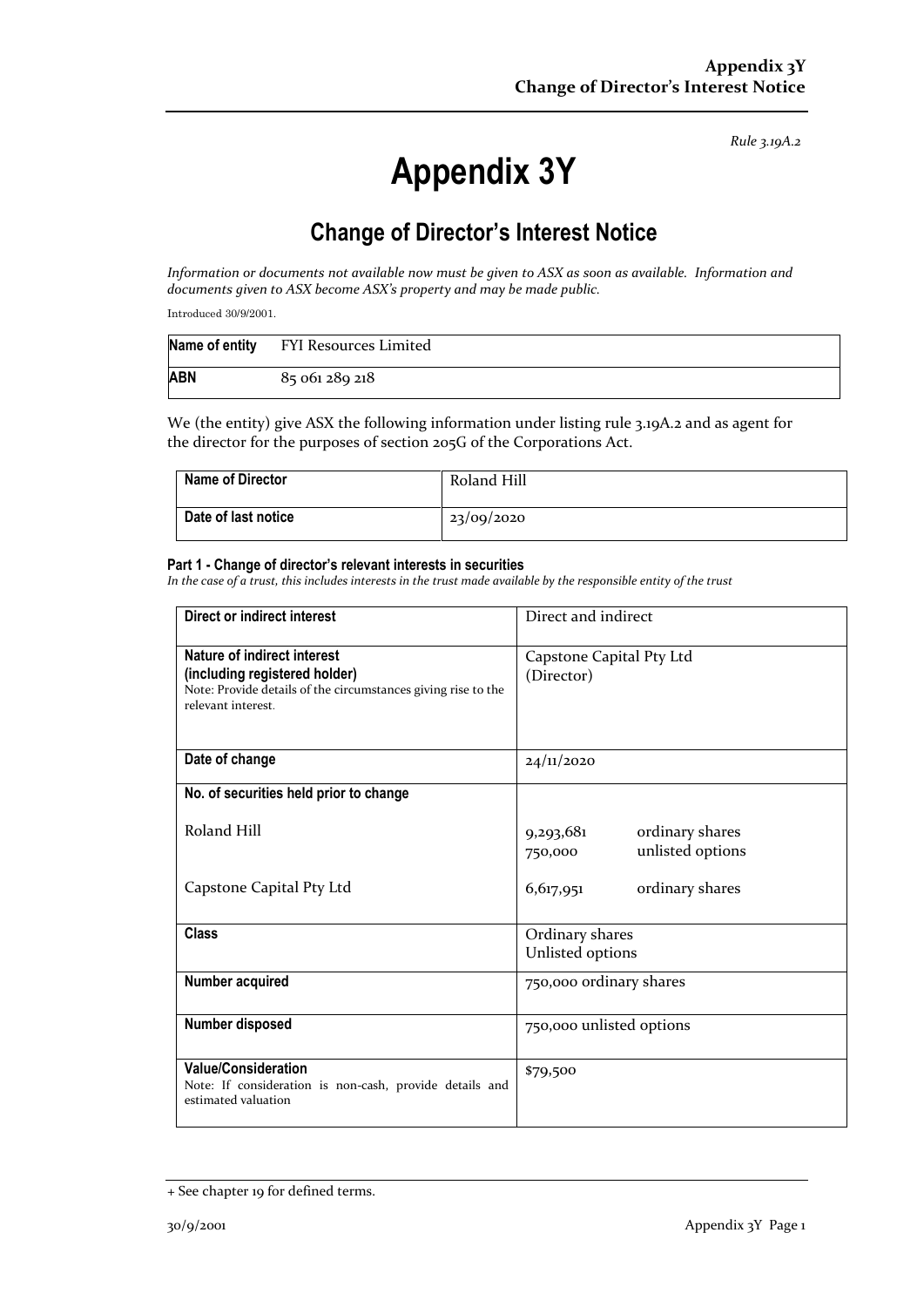| No. of securities held after change                                                                                                                                        |                     |                 |
|----------------------------------------------------------------------------------------------------------------------------------------------------------------------------|---------------------|-----------------|
| Roland Hill                                                                                                                                                                | 10,043,681          | ordinary shares |
| Capstone Capital Pty Ltd                                                                                                                                                   | 6,617,951           | ordinary shares |
|                                                                                                                                                                            |                     |                 |
| Nature of change<br>Example: on-market trade, off-market trade, exercise of<br>options, issue of securities under dividend reinvestment<br>plan, participation in buy-back | Exercise of options |                 |

| Detail of contract                                                                              |  |
|-------------------------------------------------------------------------------------------------|--|
| Nature of interest                                                                              |  |
| Name of registered holder                                                                       |  |
| (if issued securities)                                                                          |  |
| Date of change                                                                                  |  |
| No. and class of securities to which                                                            |  |
| interest related prior to change                                                                |  |
| Note: Details are only required for a contract<br>in relation to which the interest has changed |  |
| Interest acquired                                                                               |  |
| Interest disposed                                                                               |  |
| <b>Value/Consideration</b>                                                                      |  |
| Note: If consideration is non-cash, provide                                                     |  |
| details and an estimated valuation                                                              |  |
| Interest after change                                                                           |  |

| Were the interests in the securities or contracts detailed above                                 | N <sub>0</sub> |
|--------------------------------------------------------------------------------------------------|----------------|
| traded during a <sup>+</sup> closed period where prior written clearance was                     |                |
| required?                                                                                        |                |
| If so, was prior written clearance provided to allow the trade to<br>proceed during this period? |                |
| If prior written clearance was provided, on what date was this<br>provided?                      |                |

<sup>+</sup> See chapter 19 for defined terms.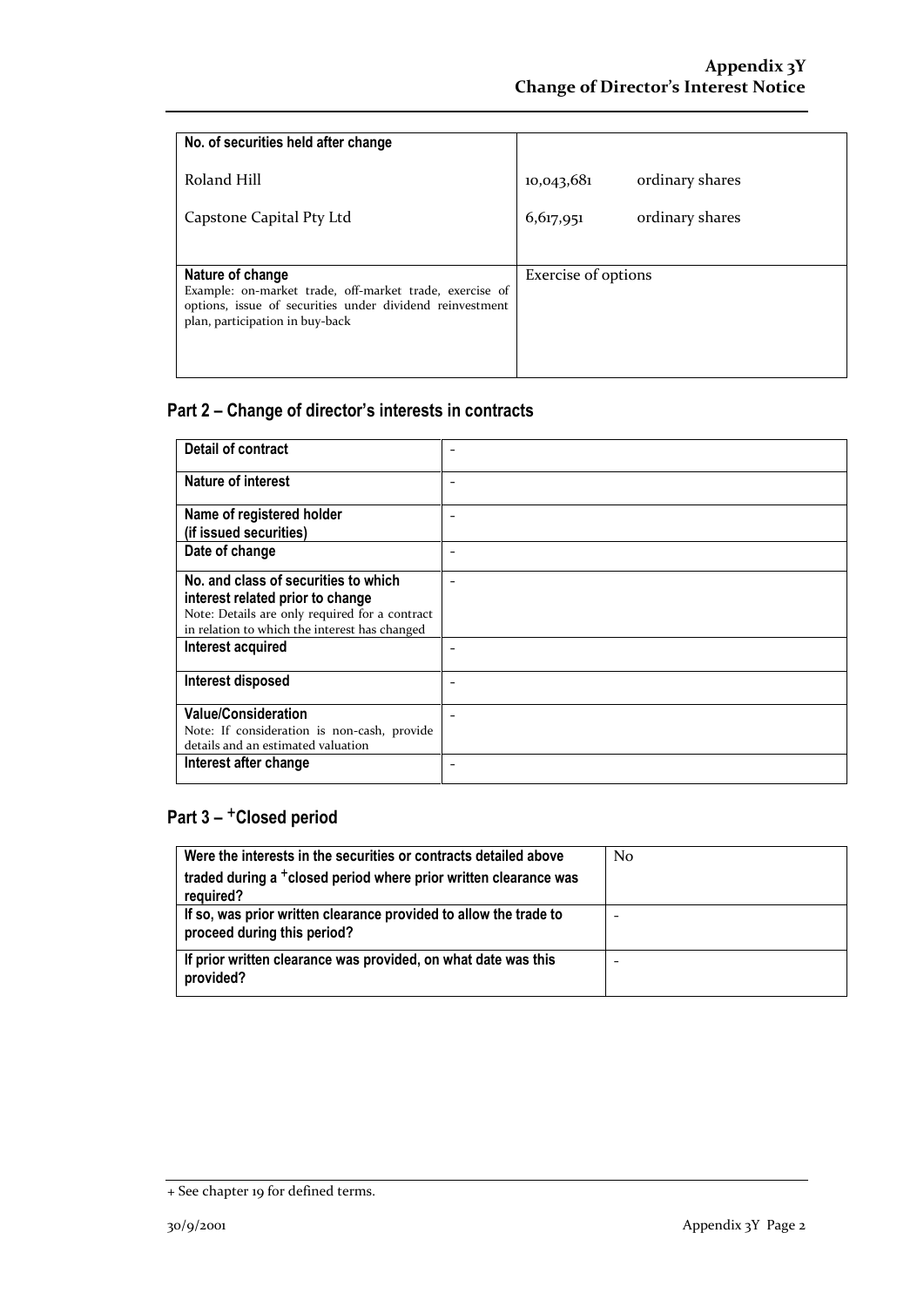# **Appendix 3Y**

## **Change of Director's Interest Notice**

*Information or documents not available now must be given to ASX as soon as available. Information and documents given to ASX become ASX's property and may be made public.*

Introduced 30/9/2001.

| Name of entity | FYI Resources Limited |
|----------------|-----------------------|
| <b>ABN</b>     | 85 061 289 218        |

We (the entity) give ASX the following information under listing rule 3.19A.2 and as agent for the director for the purposes of section 205G of the Corporations Act.

| <b>Name of Director</b> | Edmund Babington |
|-------------------------|------------------|
| Date of last notice     | 12/12/2018       |

#### **Part 1 - Change of director's relevant interests in securities**

| <b>Direct or indirect interest</b>                                                                                                                  | Direct and indirect                                                                          |  |
|-----------------------------------------------------------------------------------------------------------------------------------------------------|----------------------------------------------------------------------------------------------|--|
| Nature of indirect interest<br>(including registered holder)<br>Note: Provide details of the circumstances giving rise to the<br>relevant interest. | Fiona Sutherland & Edmund Babington<br>(BASU Superannuation)<br>(Joint holder & beneficiary) |  |
| Date of change                                                                                                                                      | 24/11/2020                                                                                   |  |
| No. of securities held prior to change<br>Fiona Sutherland & Edmund Babington<br>(BASU Superannuation)<br>(Joint holder & beneficiary)              | ordinary shares<br>1,258,378                                                                 |  |
| Edmund Babington                                                                                                                                    | unlisted options<br>500,000                                                                  |  |
| Class                                                                                                                                               | Ordinary shares<br>Unlisted options                                                          |  |
| Number acquired                                                                                                                                     | 500,000 ordinary shares                                                                      |  |
| Number disposed                                                                                                                                     | 500,000 unlisted options                                                                     |  |
| <b>Value/Consideration</b><br>Note: If consideration is non-cash, provide details and<br>estimated valuation                                        | \$53,000                                                                                     |  |

<sup>+</sup> See chapter 19 for defined terms.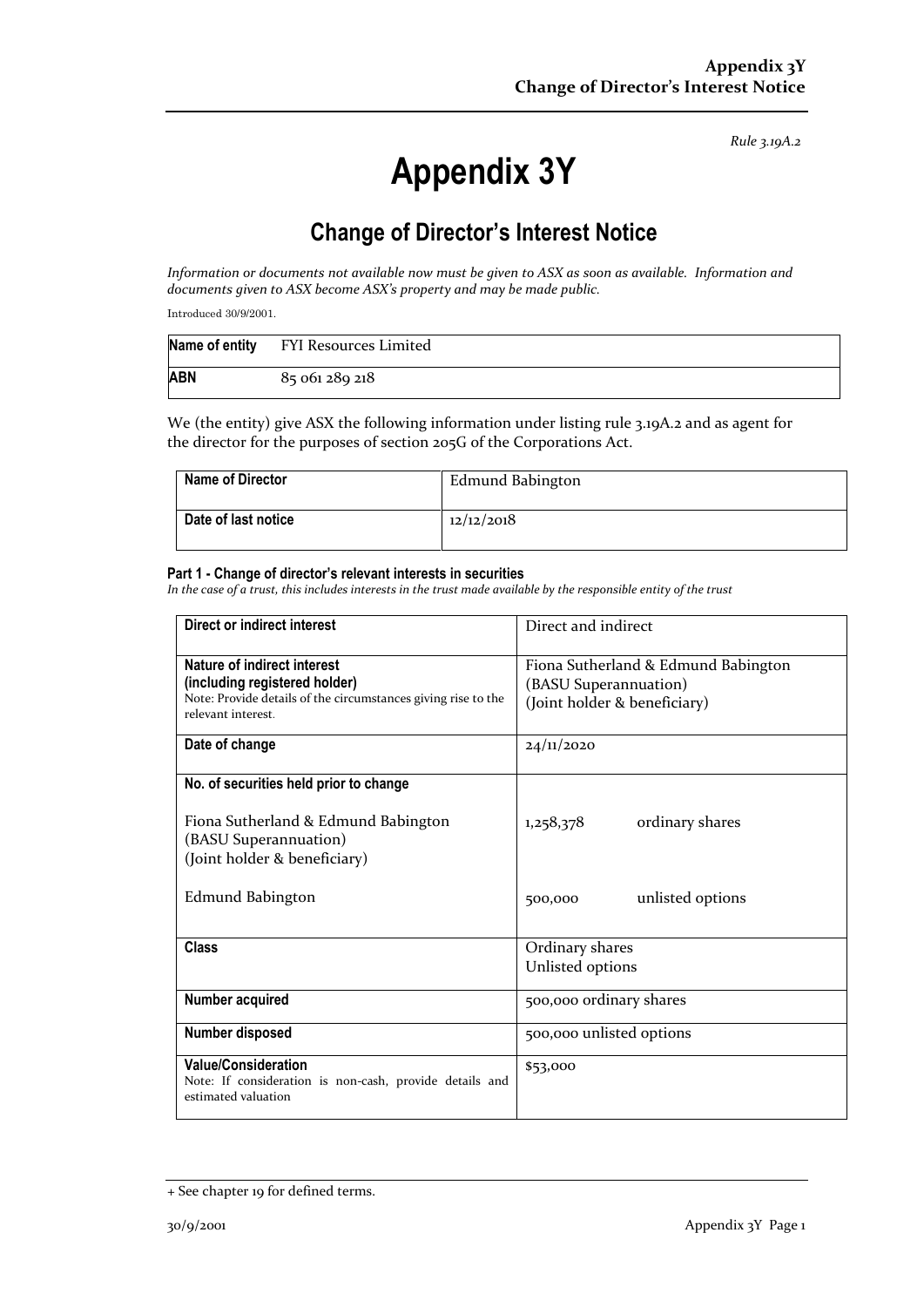| No. of securities held after change<br>Fiona Sutherland & Edmund Babington<br>(BASU Superannuation)                                                                        | 1,258,378                  | ordinary shares |
|----------------------------------------------------------------------------------------------------------------------------------------------------------------------------|----------------------------|-----------------|
| (Joint holder & beneficiary)<br>Edmund Babington                                                                                                                           | 500,000                    | ordinary shares |
|                                                                                                                                                                            |                            |                 |
|                                                                                                                                                                            |                            |                 |
| Nature of change<br>Example: on-market trade, off-market trade, exercise of<br>options, issue of securities under dividend reinvestment<br>plan, participation in buy-back | <b>Exercise</b> of options |                 |

| <b>Detail of contract</b>                                                                                                                                                   | Nil |
|-----------------------------------------------------------------------------------------------------------------------------------------------------------------------------|-----|
| Nature of interest                                                                                                                                                          | Nil |
| Name of registered holder<br>(if issued securities)                                                                                                                         | Nil |
| Date of change                                                                                                                                                              | Nil |
| No. and class of securities to which<br>interest related prior to change<br>Note: Details are only required for a contract<br>in relation to which the interest has changed | Nil |
| Interest acquired                                                                                                                                                           | Nil |
| Interest disposed                                                                                                                                                           | Nil |
| <b>Value/Consideration</b><br>Note: If consideration is non-cash, provide<br>details and an estimated valuation                                                             | Nil |
| Interest after change                                                                                                                                                       | Nil |

| Were the interests in the securities or contracts detailed above                                 | N <sub>0</sub> |
|--------------------------------------------------------------------------------------------------|----------------|
| traded during a <sup>+</sup> closed period where prior written clearance was<br>required?        |                |
| If so, was prior written clearance provided to allow the trade to<br>proceed during this period? |                |
| If prior written clearance was provided, on what date was this<br>provided?                      |                |

<sup>+</sup> See chapter 19 for defined terms.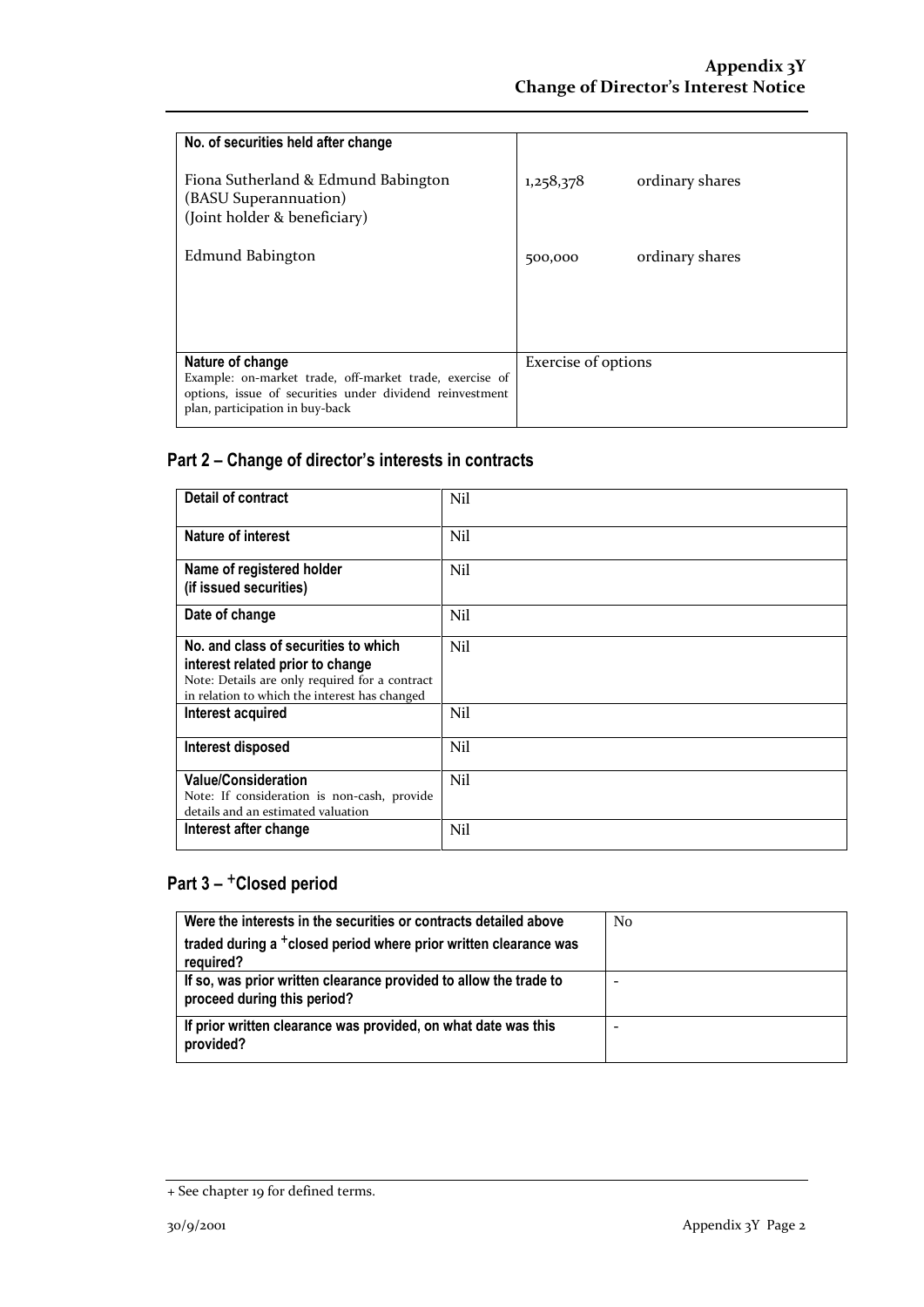# **Appendix 3Y**

## **Change of Director's Interest Notice**

*Information or documents not available now must be given to ASX as soon as available. Information and documents given to ASX become ASX's property and may be made public.*

Introduced 30/9/2001.

| Name of entity | FYI Resources Limited |
|----------------|-----------------------|
| <b>ABN</b>     | 85 061 289 218        |

We (the entity) give ASX the following information under listing rule 3.19A.2 and as agent for the director for the purposes of section 205G of the Corporations Act.

| <b>Name of Director</b> | Adrian Jessup |
|-------------------------|---------------|
| Date of last notice     | 12/12/2018    |

#### **Part 1 - Change of director's relevant interests in securities**

| Direct or indirect interest                                   | Direct and indirect         |  |
|---------------------------------------------------------------|-----------------------------|--|
| Nature of indirect interest                                   | Murilla Exploration Pty Ltd |  |
| (including registered holder)                                 | (Director)                  |  |
| Note: Provide details of the circumstances giving rise to the |                             |  |
| relevant interest.                                            |                             |  |
| Date of change                                                | 24/11/2020                  |  |
| No. of securities held prior to change                        |                             |  |
| Adrian Jessup                                                 | ordinary shares<br>150,000  |  |
|                                                               |                             |  |
| Murilla Exploration Pty Ltd                                   | ordinary shares<br>725,000  |  |
|                                                               | unlisted options<br>500,000 |  |
|                                                               |                             |  |
| <b>Class</b>                                                  | Ordinary shares             |  |
|                                                               | Unlisted options            |  |
| Number acquired                                               | 500,000 ordinary shares     |  |
| Number disposed                                               | 500,000 unlisted options    |  |
| <b>Value/Consideration</b>                                    | \$53,000                    |  |
| Note: If consideration is non-cash, provide details and       |                             |  |
| estimated valuation                                           |                             |  |

<sup>+</sup> See chapter 19 for defined terms.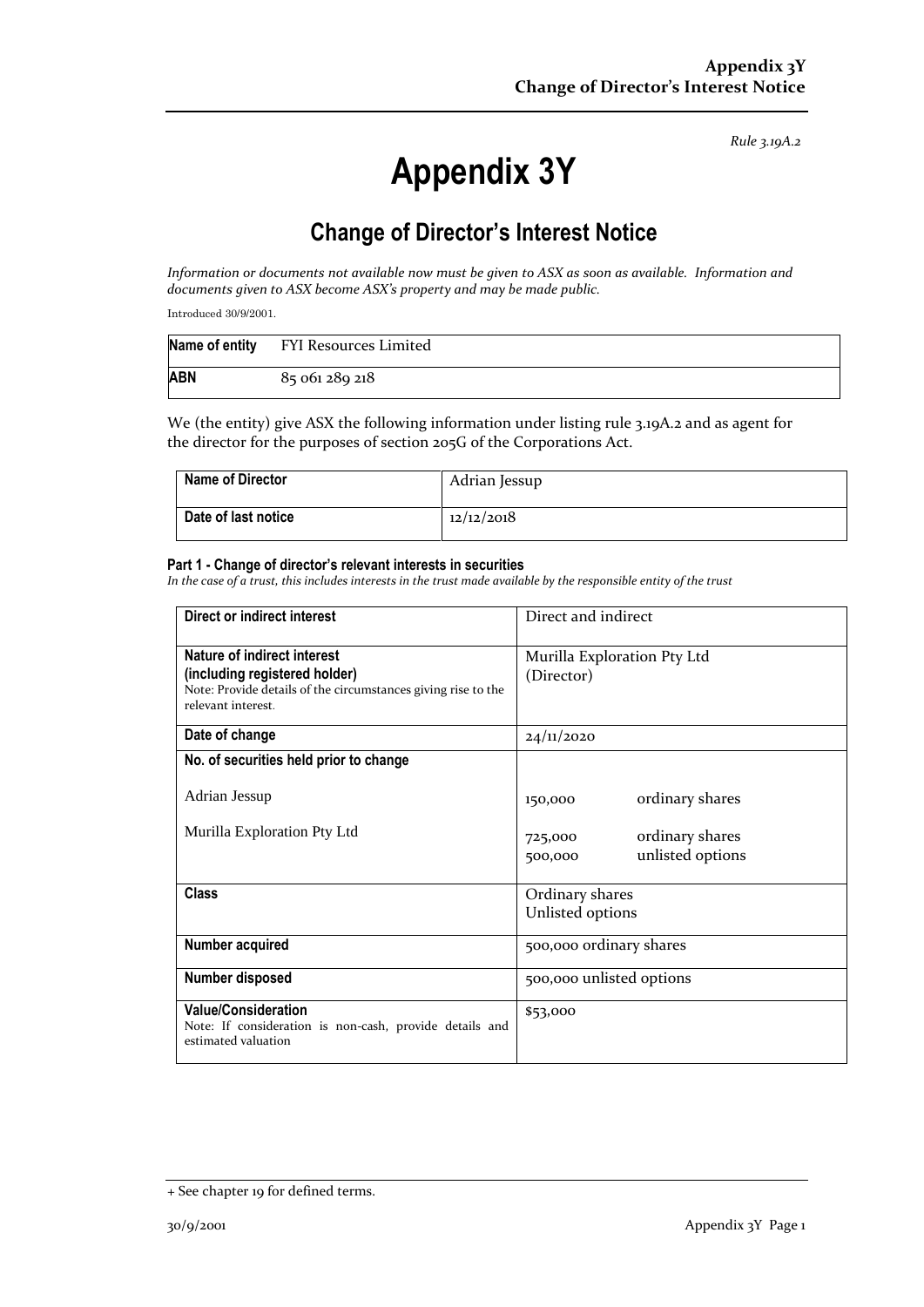| No. of securities held after change                                                                                                                                        |                     |                 |
|----------------------------------------------------------------------------------------------------------------------------------------------------------------------------|---------------------|-----------------|
| Adrian Jessup                                                                                                                                                              | 150,000             | ordinary shares |
| Murilla Exploration Pty Ltd                                                                                                                                                | 1,225,000           | ordinary shares |
|                                                                                                                                                                            |                     |                 |
| Nature of change<br>Example: on-market trade, off-market trade, exercise of<br>options, issue of securities under dividend reinvestment<br>plan, participation in buy-back | Exercise of options |                 |

| <b>Detail of contract</b>                                                                                       | Nil |
|-----------------------------------------------------------------------------------------------------------------|-----|
| Nature of interest                                                                                              | Nil |
| Name of registered holder                                                                                       | Nil |
| (if issued securities)                                                                                          |     |
| Date of change                                                                                                  | Nil |
| No. and class of securities to which                                                                            | Nil |
| interest related prior to change                                                                                |     |
| Note: Details are only required for a contract<br>in relation to which the interest has changed                 |     |
| Interest acquired                                                                                               | Nil |
| Interest disposed                                                                                               | Nil |
| <b>Value/Consideration</b><br>Note: If consideration is non-cash, provide<br>details and an estimated valuation | Nil |
| Interest after change                                                                                           | Nil |

| Were the interests in the securities or contracts detailed above                                 | N <sub>0</sub> |
|--------------------------------------------------------------------------------------------------|----------------|
| traded during a <sup>+</sup> closed period where prior written clearance was<br>required?        |                |
| If so, was prior written clearance provided to allow the trade to<br>proceed during this period? | -              |
| If prior written clearance was provided, on what date was this<br>provided?                      | -              |

<sup>+</sup> See chapter 19 for defined terms.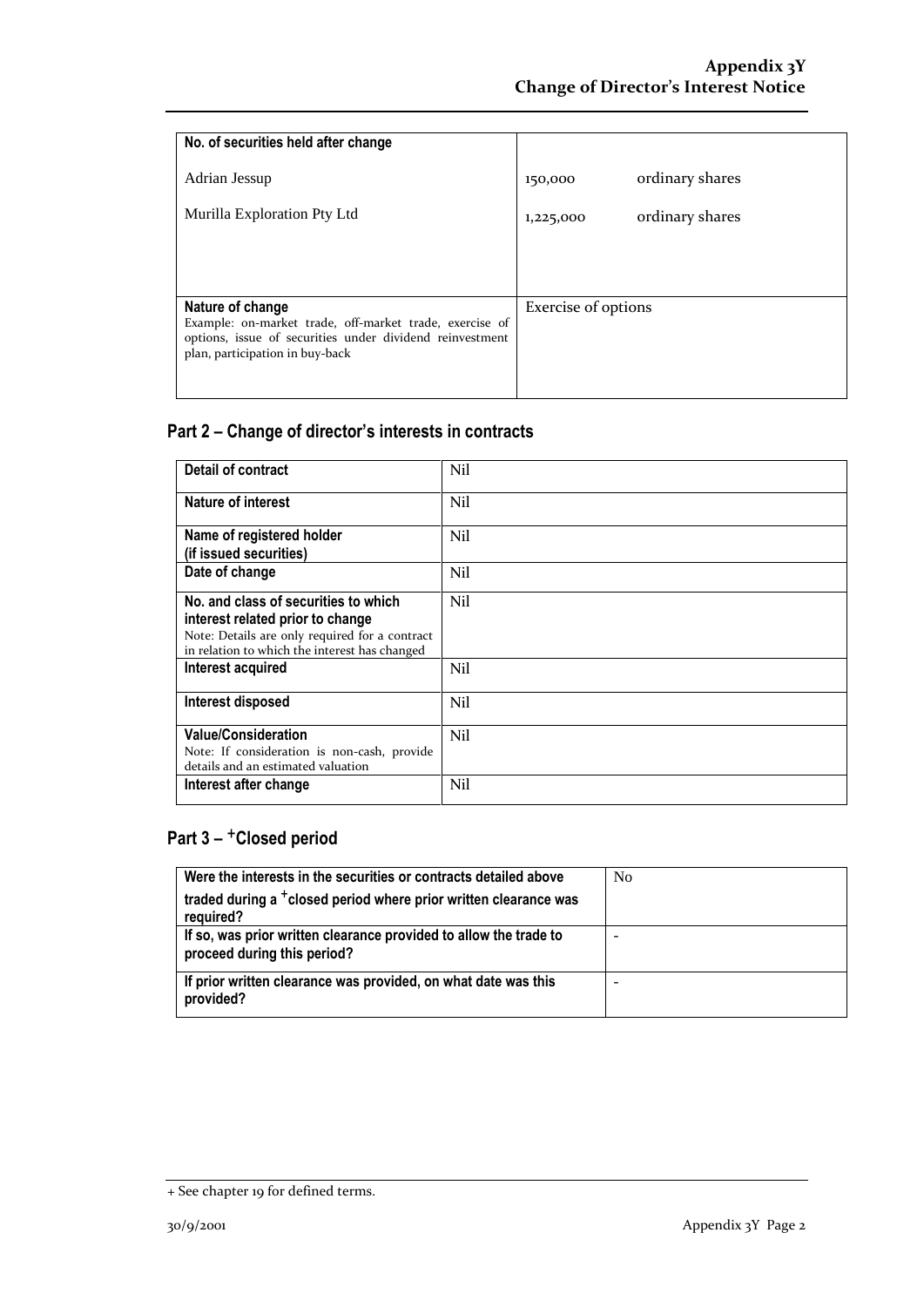# **Appendix 3Y**

## **Change of Director's Interest Notice**

*Information or documents not available now must be given to ASX as soon as available. Information and documents given to ASX become ASX's property and may be made public.*

Introduced 30/9/2001.

| Name of entity | FYI Resources Limited |
|----------------|-----------------------|
| <b>ABN</b>     | 85 061 289 218        |

We (the entity) give ASX the following information under listing rule 3.19A.2 and as agent for the director for the purposes of section 205G of the Corporations Act.

| <b>Name of Director</b> | David Sargeant |
|-------------------------|----------------|
| Date of last notice     | 08/08/2019     |

#### **Part 1 - Change of director's relevant interests in securities**

| Direct or indirect interest                                                                                          | Indirect                                                    |  |
|----------------------------------------------------------------------------------------------------------------------|-------------------------------------------------------------|--|
| Nature of indirect interest                                                                                          | D W Sargeant Pty Ltd (Director)                             |  |
| (including registered holder)<br>Note: Provide details of the circumstances giving rise to the<br>relevant interest. | Kirkdale Holdings Pty Ltd (Director)                        |  |
| Date of change                                                                                                       | 24/11/2020                                                  |  |
| No. of securities held prior to change                                                                               |                                                             |  |
| D W Sargeant Pty Ltd                                                                                                 | ordinary shares<br>1,000,000<br>unlisted options<br>500,000 |  |
| Kirkdale Holdings Pty Ltd                                                                                            | ordinary shares<br>4,000,000                                |  |
| <b>Class</b>                                                                                                         | Ordinary shares                                             |  |
|                                                                                                                      | Unlisted options                                            |  |
| Number acquired                                                                                                      | 500,000 ordinary shares                                     |  |
| Number disposed                                                                                                      | 500,000 unlisted options                                    |  |
| <b>Value/Consideration</b><br>Note: If consideration is non-cash, provide details and<br>estimated valuation         | \$53,000                                                    |  |

<sup>+</sup> See chapter 19 for defined terms.